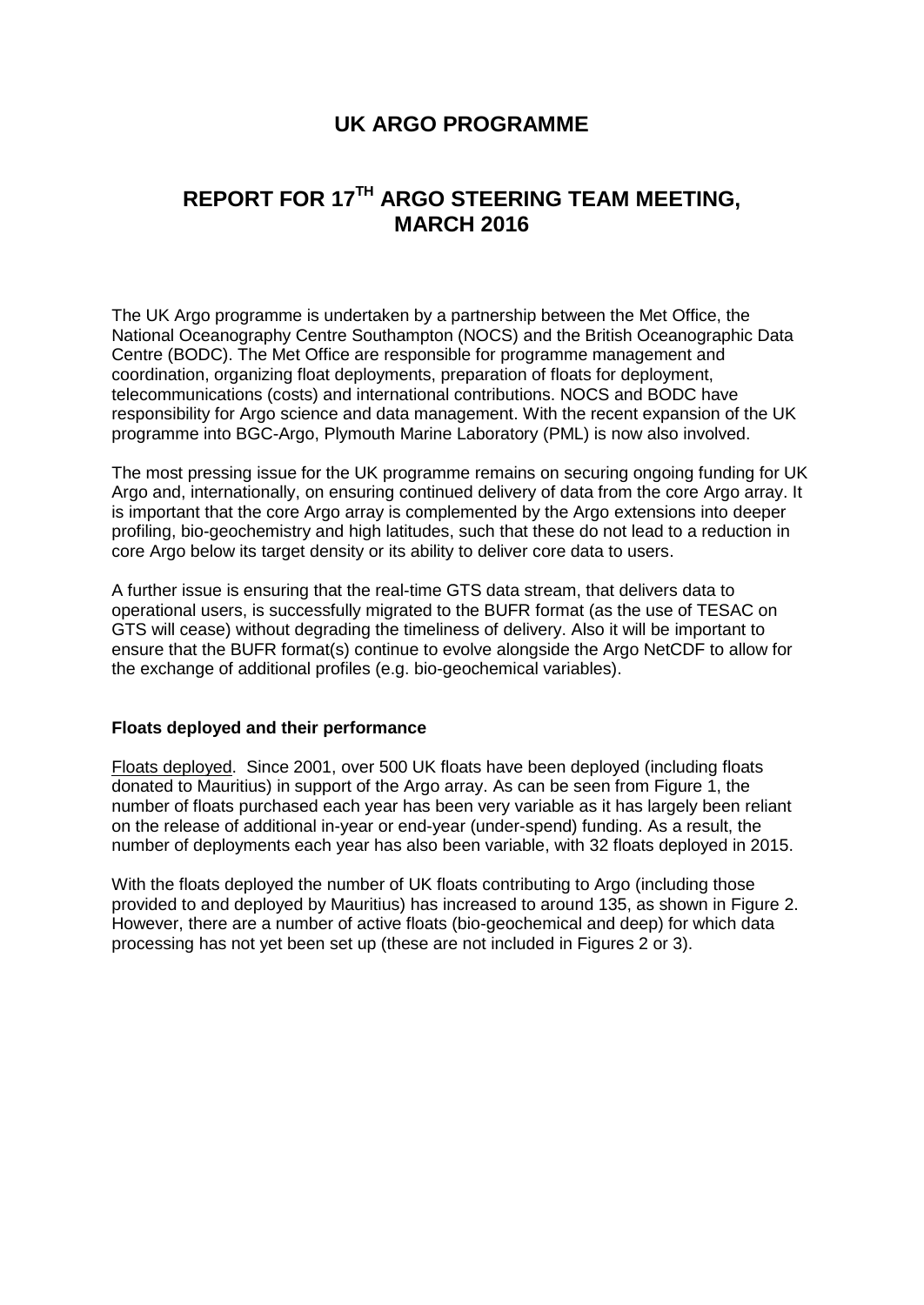



*Figure 1. Showing (top) the number of floats procured each financial year (Apr-Mar) and (bottom) the number deployed in each calendar year.*



*Figure 2. Number of UK (including Mauritius) floats reporting data to Argo by month.*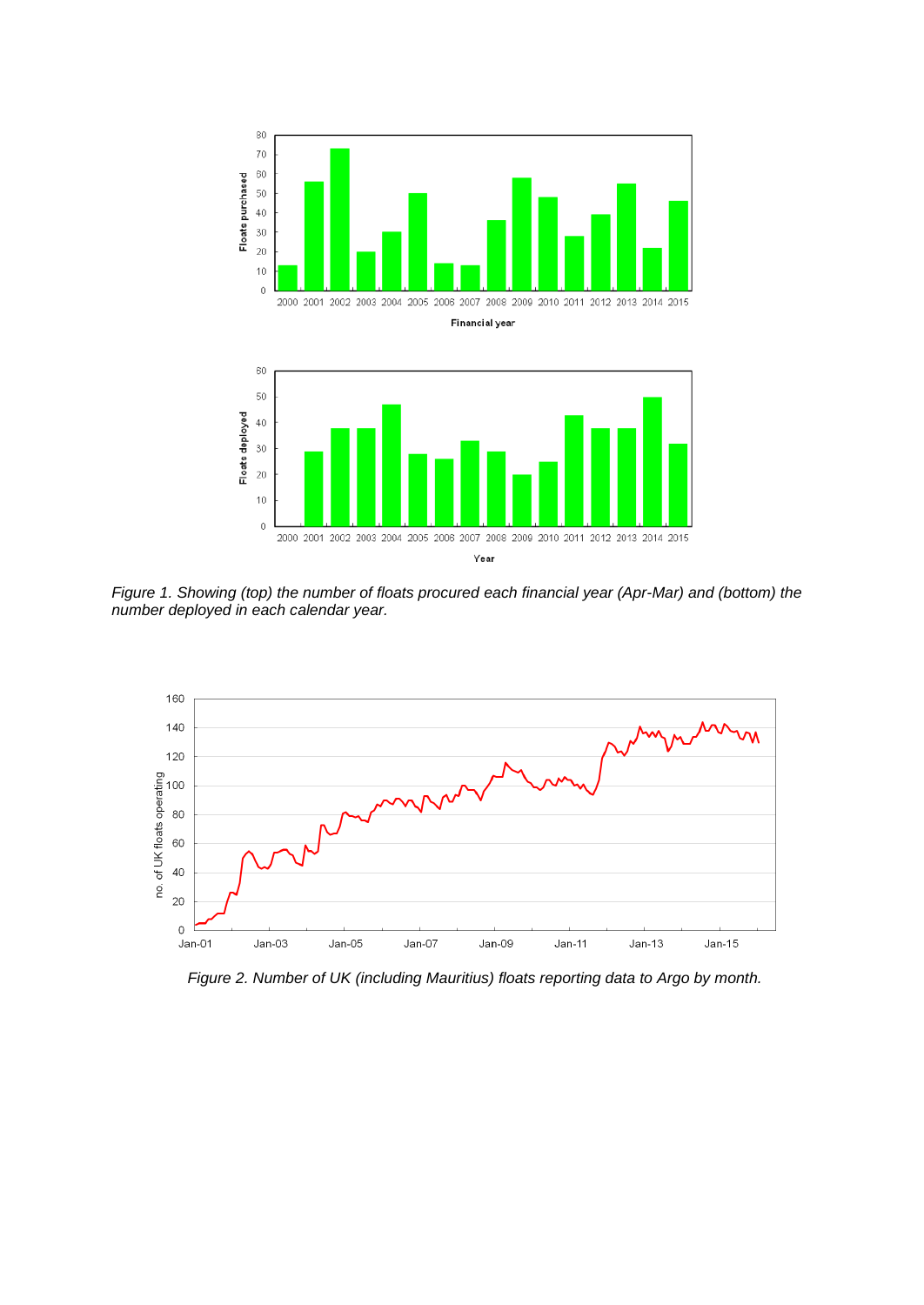

*Figure 3. Showing the locations of operating UK floats (in red) and the sevenMauritius floats (black) at mid-February 2016.* 

Float lifetime. At last year's Argo Steering Team meeting it was reported that, over the past 5 years, float reliability/longevity has started to degrade in nearly all national programs (with great diversity in performance across programs, some achieving long life (50% reaching 200 profiles) and others short lifetimes (50% only reaching 100 profiles). This behaviour is clearly evident in the UK's floats, the vast majority of which have been Webb Apex floats, as shown in Figure 4. (Here the number of cycles has been normalised to 2,000m for floats that make shallower profiles, or only make intermittent deep profiles to 2,000m, where invalid profiles due to pressure transducer failure on pre-2004 floats were discounted and deployment failures omitted.) For floats deployed 2004-2006 50% of floats exceeded 160 cycles, for 2007-2009 floats 50% reached 170 cycles but for floats deployed 2010-2012 it looks (by extrapolation) as though only 50% will reach 150 cycles.



*Figure 4. Number of (normalised) cycles made by UK Apex floats deployed in 2001-2003, 2004-2006, 2007-2009 and 2010-2012.*

The extended lifetimes (beyond the nominal 4 years/140 cycles) of many of our floats is a result of fitting lithium batteries. Since 2007 we have fitted lithium batteries in over 50% of Apex floats deployed. Figure 5 shows lifetime figures from AIC for our floats deployed since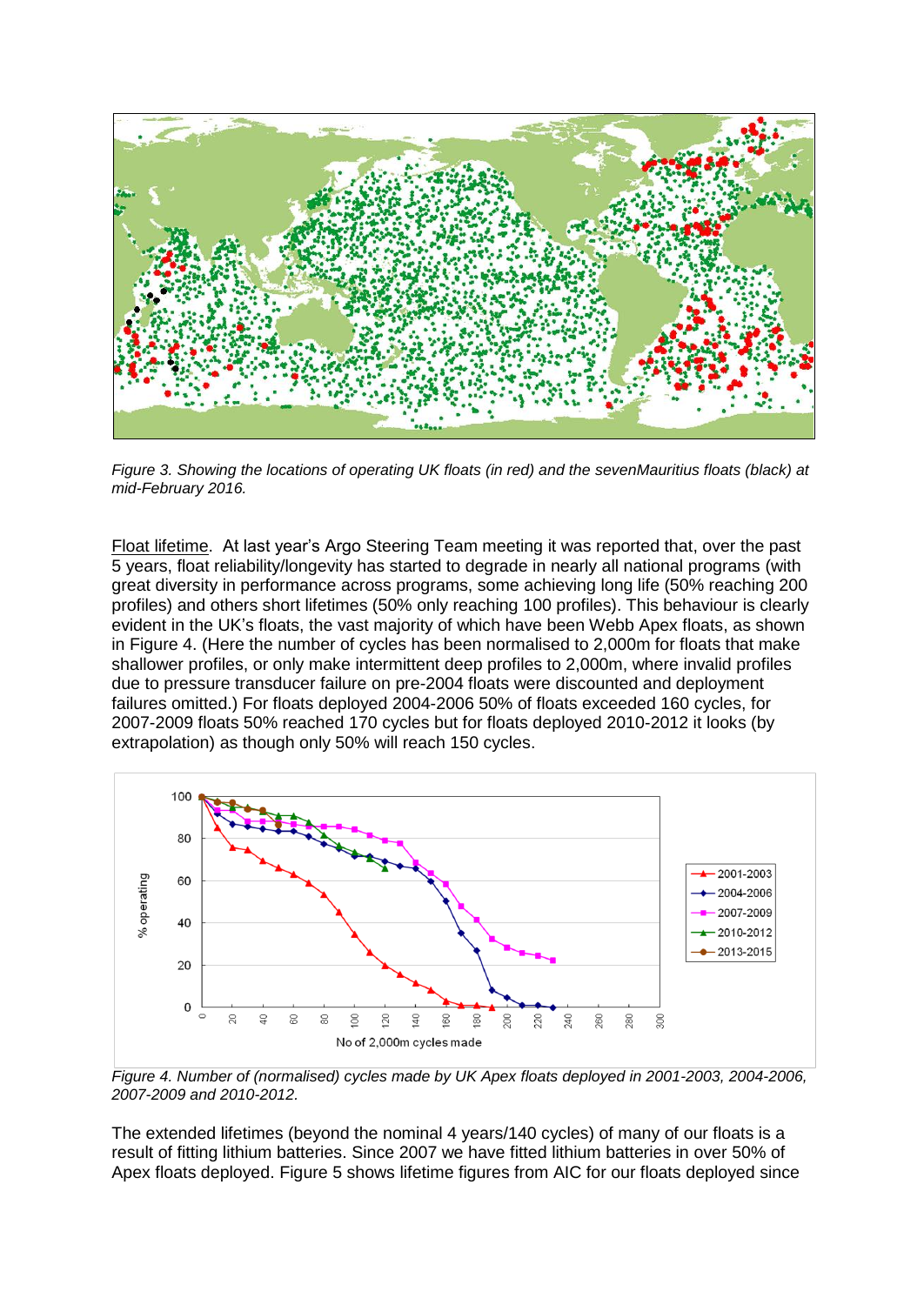2007. This shows with alkaline batteries 40% of floats make 180 cycles, while with lithium batteries a significant number of floats (80%) are operating beyond 180 cycles.



*Figure 5. Number of cycles made by UK Apex floats deployed since 2007 with (left) alkaline and (right) lithium batteries.*

Float enhancements. Following some early float losses in 2007 to ice damage, since 2008 all Southern Ocean floats have been specified with *ice-avoidance capability*. In 2008 our first Apex Argos floats with *unpumped near surface temperature measurement capability* were deployed and all our standard Apex Argos floats (other than those with ice-avoidance) now have near surface temperature capability.

Although the majority of our deployed floats use Argos for communications, we have deployed a number of Iridium floats: 17 Webb Apex, 4 Webb Apex BGC, 12 SeaBird Navis, 4 SeaBird Navis BGCi, 1 MetOcean Nova (provided free-of-charge by MetOcean), 11 NKE ProvBio floats (including 9 funded by PML), 2 Apex deep and (in early 2016) 2 deep Arvor.

As can be seen from the above we have deployed 19 bio-geochemical floats and 4 deep floats contributing to the Argo extensions (although not all of these are yet set up for processing and data delivery).

The 46 floats purchased in FY2015 includes 21 standard (Argos) Apex, 4 Apex STS, 8 SeaBird Navis with dissolved oxygen, 3 SeaBird Navis with radiometers, 4 Apex deep and 6 Apex floats with experimental RBR CTD sensors.

#### **Outline deployment plans for 2016**

So far in 2016 we have deployed 2 deep Arvor in the North Atlantic. At present planned deployments in 2016 include:

5 floats Southern Ocean (A23 line, March) 4 floats Agulhas current (ASCA cruise, April) 2 floats Somali Basin (VOS March/April) 6 floats Rockall Trough/Iceland basin (Jun) (including 2 RBR) 9 floats Bay of Bengal (BoBBLE project, Jun) (4 STS, 2 RBR and 3 SeaBird with radiometers) 2 floats North Atlantic (OSNAP cruise, July) 4-6 floats SE Atlantic (SA Agulhas, Sep)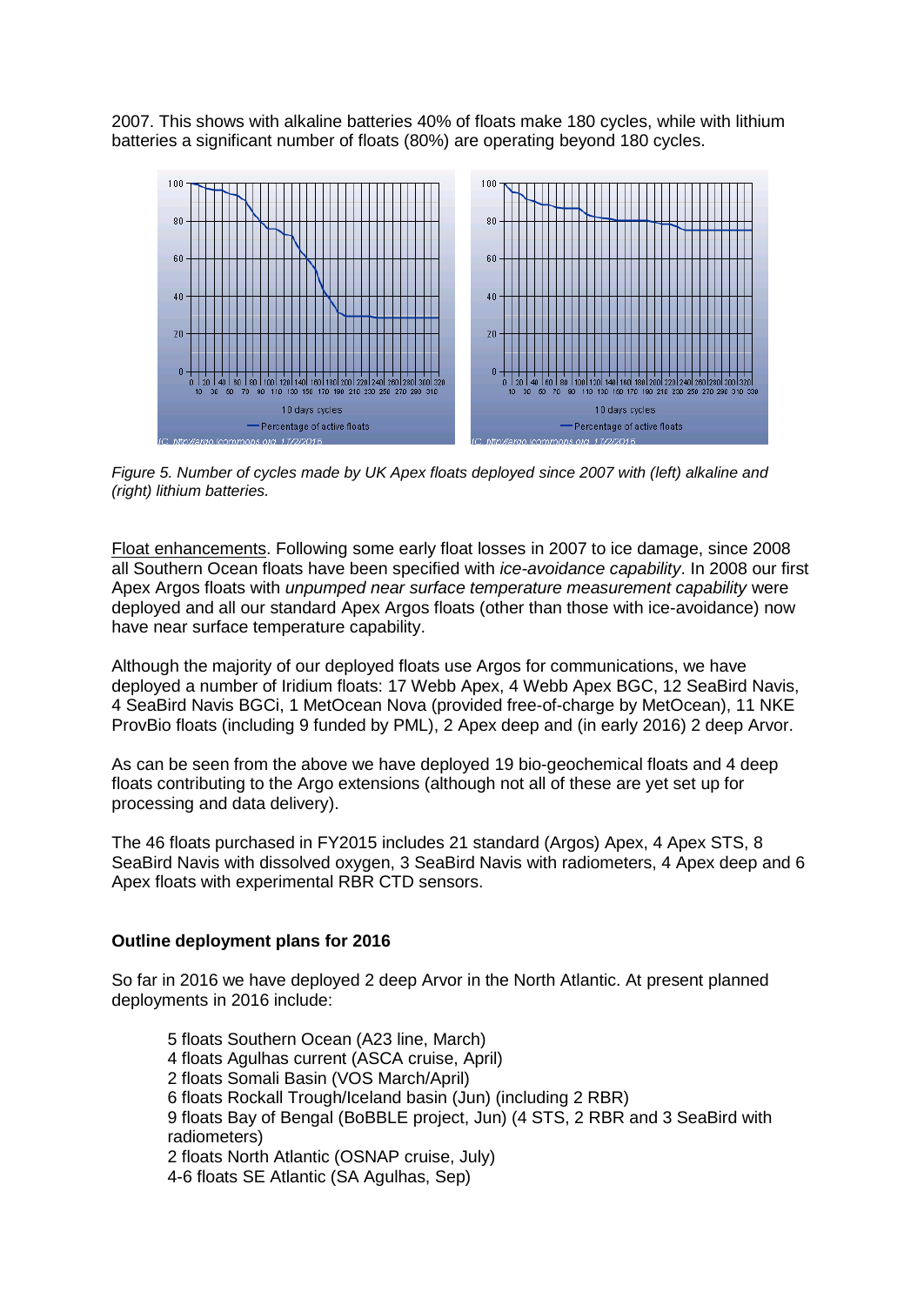4-10 floats S Atlantic (AMT cruise, Oct/Nov) (including 2 RBR) 2-4 floats for Mauritius

Other deployments will be arranged as opportunities arise. The aim is to deploy a minimum of 25 floats (but ideally as many as 40) during the year, including those provided to **Mauritius.** 

#### **Data management**

The UK Argo Data Centre, which is operated by BODC and funded by NERC, processes all of our float data. BODC also handles data from Irish, Mauritian and Portuguese floats, 173 active floats in total including various Apex, Navis and Provor float models. Data from all UK floats are received at BODC by automatic download from the CLS database, JouBeh or Oberservatoire Oceanologique de Villefranche sur Mer every 12 hours and BODC endeavours to set up floats for distribution of data to the WMO GTS (Global Telecommunications System) and the Argo GDACS (Global Data Assembly Centres) within a week of notification of deployment.

During the financial year 2015-16 the focus in BODC has been on training new staff and efficiency improvements in the near-real-time data processing. This is expected to result in significant time savings for the coming year.

The UK Argo team met in February 2016 and priorities for data management for the 2016-17 financial year were set as follows (highest priority first):

- 1. Core UK Argo near real-time & core Euro-Argo near real-time
- 2. Core UK Argo delayed-mode QC & core Euro-Argo delayed-mode QC
- 3. Bio-geochemical UK Argo near real-time
- 4. AST/ADMT ratified extensions to Argo near real-time (deep, NST etc)
- 5. Argo equivalent near real-time (AST/ADMT non-ratified extensions to Argo)

There is insufficient resource to complete all the tasks so available resource is to target the high priority tasks. The delayed mode quality control of bio-geochemical data is not included in the list for the coming financial year. The AtlantOS project is providing resource to begin this work in future years. Before the work can commence expertise needs identifying and international community approved guidance and tools are required.

The introduction of Argo version 3 files, although originally to handle the reconfiguration of floats that use Iridium communications, significantly increased the scope of work required to deliver BGC Argo data to the GDACs. The work necessitated a complete rewrite of the Argo file writing software. Consequently, work to do this is on-going with version 3 Argo metafiles under testing. Further to this, once version 3 files are ready the production for the GTS BUFR format will be carried out by the UK Met Office.

All delayed-mode QC on BODC hosted floats is done within BODC, who use the OW (Owens-Wong) software with latest reference data available from Coriolis (CTD climatology and Argo profile climatology) for guidance. 62.0% of UK floats profiles eligible for delayed mode QC have been processed and submitted to the GDACs in D-mode. Addressing the backlog of delayed-mode QC is the priority after real time activity in the coming financial year. This includes the training of 2 new delayed mode operators.

BODC is working to reinvigorate the activity of the Southern Ocean Argo Regional Centre (SOARC) covering the entire Southern Ocean, prioritising activities that can be supported with low-levels of resource alongside partners. The focus for SOARC is on: improving discoverability of existing resources of use to delayed-mode operators; progressing with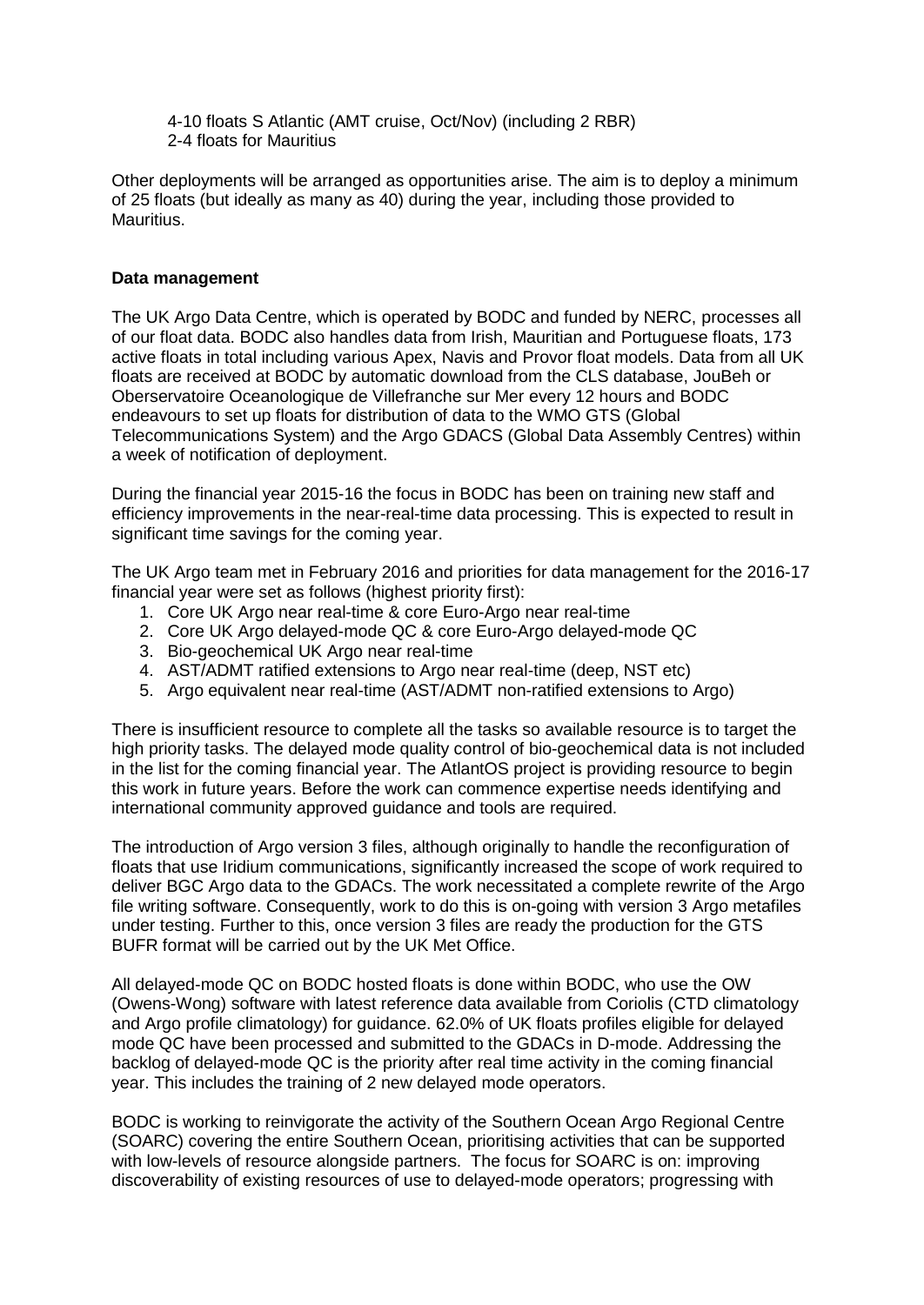under-ice positioning techniques; identifying additional SOARC partners and establishing an independent SOARC website. The current SOARC web presence is located at: [http://www.ukargo.net/southern\\_ocean\\_argo\\_regional\\_centre/.](http://www.ukargo.net/southern_ocean_argo_regional_centre/)

### **Scientific and operational use of Argo data**

Operational oceanography. With over 85% of Argo profiles being available within 24 hours of the floats surfacing, the near real-time data are used in ocean forecasting models (see <http://www.metoffice.gov.uk/research/weather/ocean-forecasting>) such as the FOAM (Forecasting Ocean Assimilation Model) system run by the Met Office (Blockley et al., 2013), where Argo now provides the dominant source of in situ profiles assimilated into FOAM. Experiments have shown the impact of Argo data, as errors in the models temperature and salinity fields increase significantly when Argo data are withheld (Lea et. al., 2014). Argo data also has an impact on the Met Office's GloSea (MacLachlan et. al., 2015) seasonal forecasts (see<http://www.metoffice.gov.uk/research/climate/seasonal-to-decadal>) since these use FOAM to initialize the ocean part of the seasonal forecasting system. As part of the FP7 E-AIMS project work has also been carried out to assess the impact of Argo data on coupled analyses and short-range forecasts and for validation of SST analyses.

Climate monitoring. The Hadley Centre also maintains the [HadGOA](http://www.hadobs.org/) (sub-surface global analysis) dataset of historical temperature and salinity (see <http://www.metoffice.gov.uk/research/climate/climate-monitoring/oceans-and-sea-ice>). The dataset includes available Argo data and will include near real-time updates using Argo data. The dataset is used for global ocean heat content analyses.

Science use. Data from Argo and Bio-Argo floats are currently used in combination with satellite ocean colour measurements to investigate the ocean biological carbon pump. Specific research focuses on the dynamics of oceanic organic particles in the upper ocean (0-1000 m), their stocks, fluxes, disaggregation and remineralization. Satellite data and Bio-Argo floats are also exploited to better understand the effect of Saharan dust deposition on upper ocean biogeochemistry. Finally, satellite altimetry, ocean colour, Argo and Bio-Argo data are used to study eddy transport of heat, salt and biogeochemical properties."

## **Funding**

It was initially agreed in 1999 that MoD and DETR (then Defra and now DECC) would provide matching funding (through the Met Office) for UK Argo, and that NERC would also provide regular funding for support activities (e.g. data processing, science leadership) with additional capital funding for floats being provided on an opportunistic basis (e.g. via calls for proposals). The matched funding agreement collapsed in April 2010after MoD withdrew its funding. Regular funding from DECC (ex Defra) to the Met Office has also reduced, although it has been supplemented in most years with additional funding for floats. NERC has maintained regular, stable funding for support activities at NOCS and BODC, whilst funding for floats has remained variable relying largely on bids for NERC capital and year-end funds. Hence, the funding profile for UK Argo has exhibited large year-to-year variations.

For the period April 2012 to March 2015 the Met Office (Public Weather Service Programme) agreed to co-fund UK Argo with DECC and this arrangement is continuing up to the end of March 2016 (and likely to continue until at least the end March 2017). However, following the government's Comprehensive Spending Review in autumn 2015 (under which departmental spending will be reduced over the next 5 years) the level of DECC funding for Argo from April 2016 has not yet been confirmed.